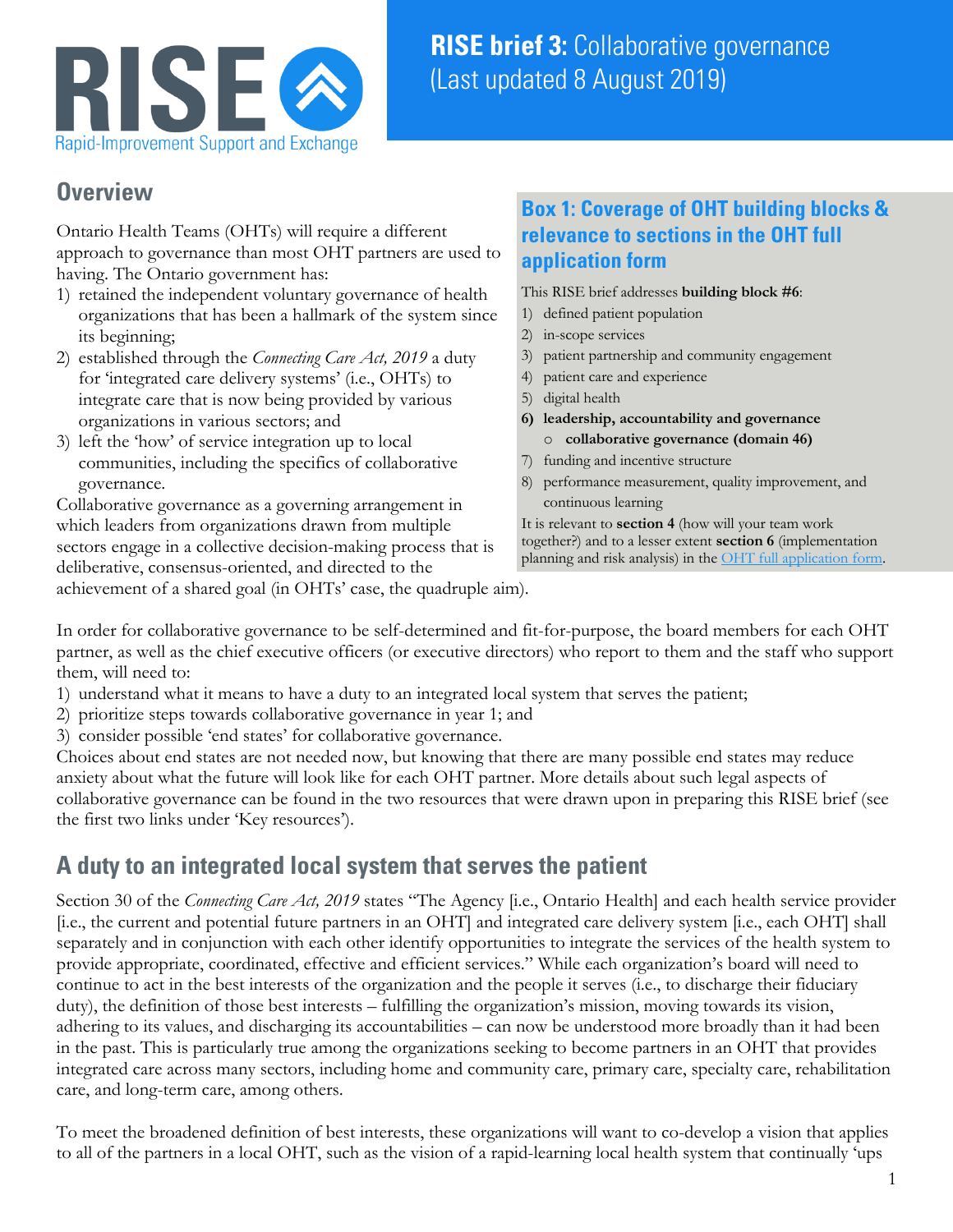its game' in achieving the quadruple aim of improving care experiences and health outcomes at manageable per capita costs, and with positive provider experiences. Each organization will want to frame its mission at least partly in terms of its specific contributions to the local health system (or a particular service-delivery model) and ensure that its values include building and maintaining trusted partnerships with other partners in its local OHT. These organizations will also want to co-develop the accountabilities of all partners in its local OHT.

## **Steps towards collaborative governance in year 1**

During the OHT application phase, and again during implementation phase in year 1, boards and their chief executives and support staff can prioritize three steps towards collaborative governance:

- 1) establish a written agreement that addresses the requirements articulated in the ministry's OHT guidance document, including:
	- a) decision-making,
	- b) conflict resolution,
	- c) performance management,
	- d) information sharing (particularly before OHTs become legally recognized data custodians), and
	- e) resource allocation;
- 2) make board-level decisions that position their organization to learn and improve rapidly in contributing to OHT efforts to design each of the eight OHT building blocks, and to harness these building blocks to achieve specific targets related to the care experiences and health outcomes for their year 1 priority populations; and
- 3) organize cross-board processes (and cross-organization processes more generally) that build trusted relationships among partners, which include using joint board retreats and other approaches to come to a shared understanding of what their organizations are trying to achieve together.

In taking these steps, boards and their chief executives and support staff need to recognize that patients are to be involved in the collaborative governance model, that physicians and other clinical leaders are to be involved in the model and/or in the OHT's leadership, and that chief executives are to be held accountable for achieving integration.

# **Possible 'end states' for collaborative governance**

An OHT's collaborative governance model is likely to evolve over time as trust increases, if new members are added or if collective accountability requirements increase. The ministry's OHT guidance document articulates that it must enable:

- 1) a central brand for the OHT;
- 2) a strategic plan for the OHT;
- 3) coverage of the full continuum of care; and
- 4) a single clinical and fiscal accountability framework (with the latter including strong financial management and controllership).

Many collaborative governance models could meet these requirements. Models 1-3 below reflect increasing interdependence and likely greater ease in achieving a single clinical and fiscal accountability framework:

- 1) collaboration arrangement (i.e., collaboration agreements and joint-venture agreements), which:
	- a) involves a joint decision-making body to oversee joint services,
	- b) involves funds flowing through one organization and then being transferred to other organizations, and
	- c) could involve common directors across boards and/or common senior leaders across organizations;
- 2) organizational alliance, which:
	- a) involves an alliance board that could take the form of a joint executive committee (drawn from the executive committees of each board, each of which has the delegated authority to bind their respective boards, but typically with each board retaining some reserve powers), mirror-image boards or boards meeting as 'one board,'
	- b) involves shared decision-making, including a shared strategic plan (for in-scope services) and shared management of (common) resources,
	- c) involves funds flowing through one organization and then being transferred to other organizations,